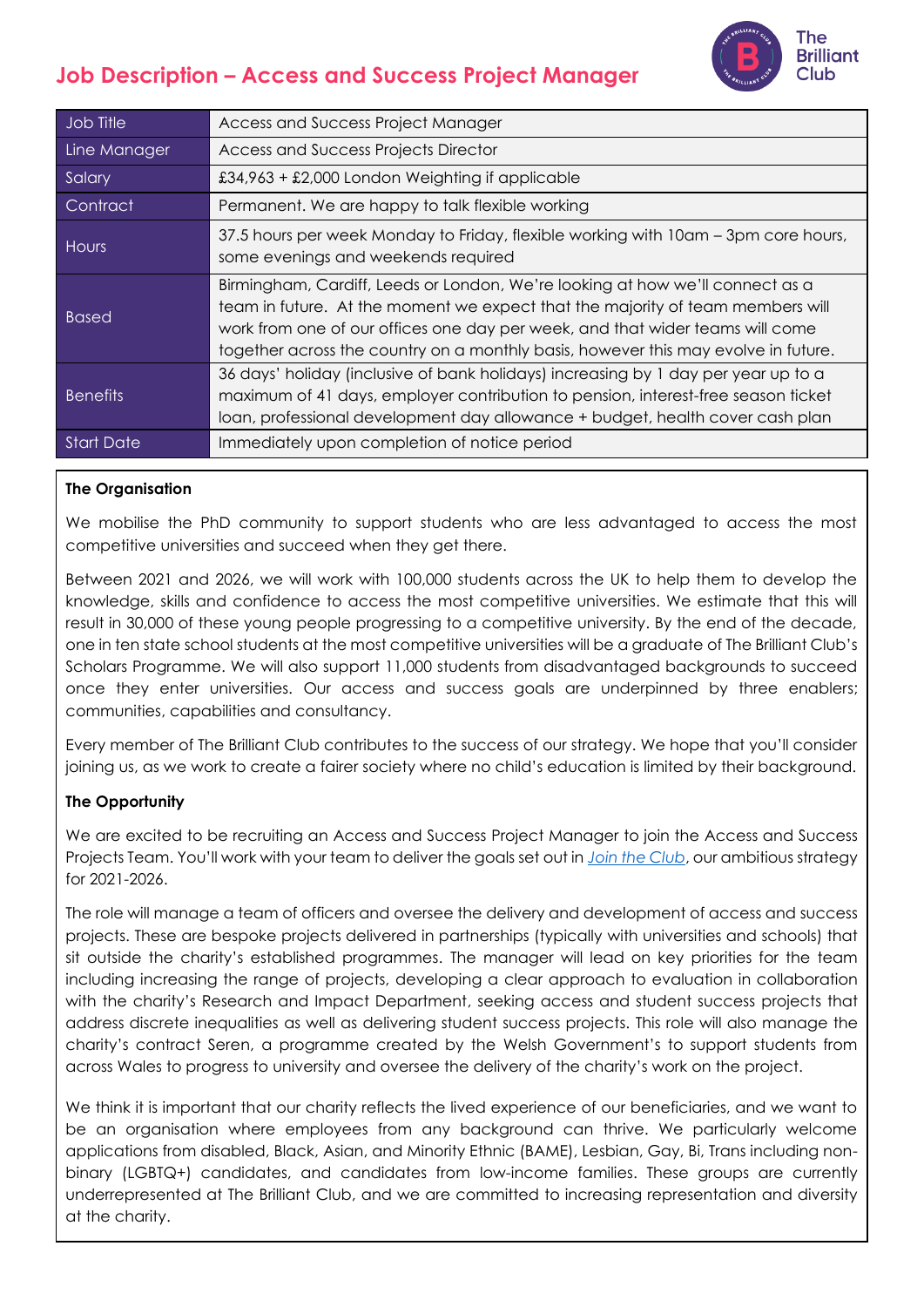## The **Brilliant** Club

## **Job Description – Access and Success Project Manager**

| To Apply               | Please click here to fill out our Equality and Diversity Monitoring Form and here to submit<br>your CV and a one page covering letter. Please note that we will not consider<br>applications that do not refer to this post. |
|------------------------|------------------------------------------------------------------------------------------------------------------------------------------------------------------------------------------------------------------------------|
| Deadline               | 9 am on 24 June 2022                                                                                                                                                                                                         |
| Interviews             | First Round on 28 June, Second Round on 4 July                                                                                                                                                                               |
| <b>Further Details</b> | Please visit www.thebrilliantclub.org or call Nato Asaturov on 020 3005 3341                                                                                                                                                 |

## **Person Specification**

#### **Time and Resource Management**

- Excellent time and project management, with a strong understanding of value for money, takes responsibility for managing this and helps their team to do so
- Ability to be flexible and adapt to changing priorities
- Helps others to develop the skills and behaviours to build good time and resource management
- Manages projects, with appropriate levels of time and resource input

#### **External Stakeholder Knowledge and Management**

- Understands complex external stakeholders as individuals and as part of the wider sector
- Knows the key ways in which their team manages external stakeholder relationships and evaluates strengths of approaches
- Takes ownership for learning about stakeholders outside of immediate remit

#### **Communication**

- Excellent written and verbal communication
- Understands the importance of promoting collaborative communication e.g. through effective meetings
- Evaluates the quality of communications within their team, with other teams and with external stakeholders

#### **Initiative and Problem Solving**

- Identifies patterns and investigates these to 'design out' problems and risks
- Understands the interdependencies between different parts of the charity's work, and the implications for risk management
- Ensures that decisions are backed-up by a strong, evidence-based rationale drawing on expert advice and support

#### **Developing Self and Others**

- Stretches self and team members to develop through provision of internal and external development opportunities
- Self-reflective and committed to own professional development
- Committed to the development of others

#### **Role Specific Knowledge and Skills**

- Essential Understanding of university access and student success agenda
- Essential Capable of adapting quickly to new systems and interfaces
- Essential Knowledge of educational interventions, including impact management
- Essential Capable of managing multiple projects with effective systems to track delivery against KPIs
- Desirable Business development and sales skills, including proposing projects or programmes to university and school leaders

#### **Role specific Experience and Qualifications**

- Essential Experience of managing student success or university access projects or programmes incl. design and delivery
- Essential Demonstrable experience of leading and delivering through others
- Essential Demonstrable experience of working with senior external stakeholders
- Desirable Experience of managing a team